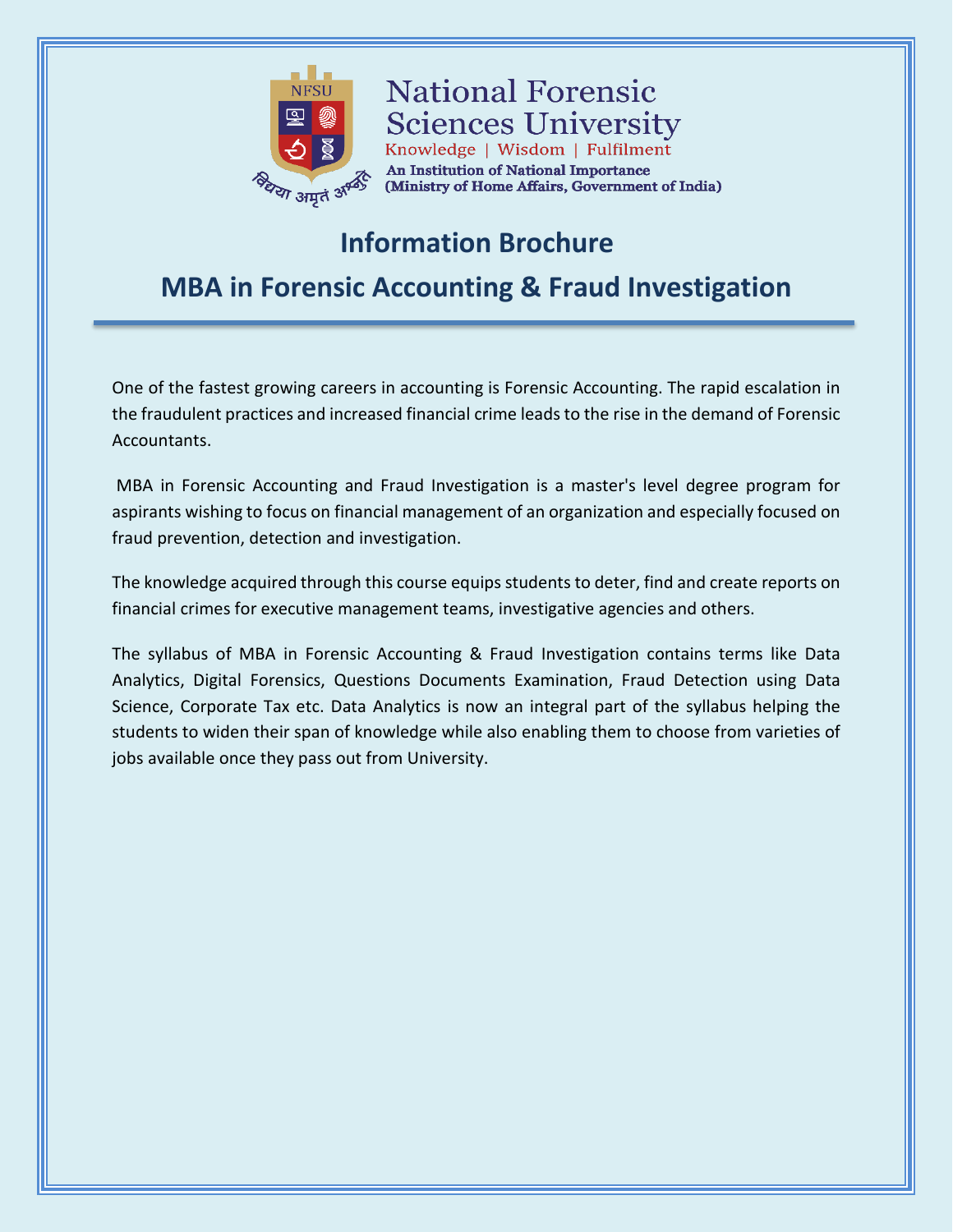

# **National Forensic Sciences University**

Knowledge | Wisdom | Fulfilment **An Institution of National Importance** (Ministry of Home Affairs, Government of India)

## **Course Structure**

## **Semester – I**

- Paper 1: Principles of Management
- Paper 2: Corporate Communication & Organizational Behavior
- Paper 3: Financial Accounting and Auditing
- Paper 4: Managerial Economics
- Paper 5: Introduction to Forensic Science & Law
- Paper 6: Introduction to Forensic Accounting and Fraud Investigation

### **Semester – II**

- Paper 1: Management Process
- Paper 2: Financial Management
- Paper 3: Data Analytics
- Paper 4: Modern concepts of Forensic accounting & Investigative strategies
- Paper 5: Introduction to Python and R
- Paper 6: Quantitative Techniques & Research Methodology

## **Semester – III**

- Paper 1: Risk Management
- Paper 2: Management Accounting
- Paper 3: Digital Forensics & Questioned Documents Examination
- Paper 4: Database Management & Visualization
- Paper 5: Entrepreneurship
- Paper 6: Corporate Tax

**Semester – IV** Internship / Project / Dissertation